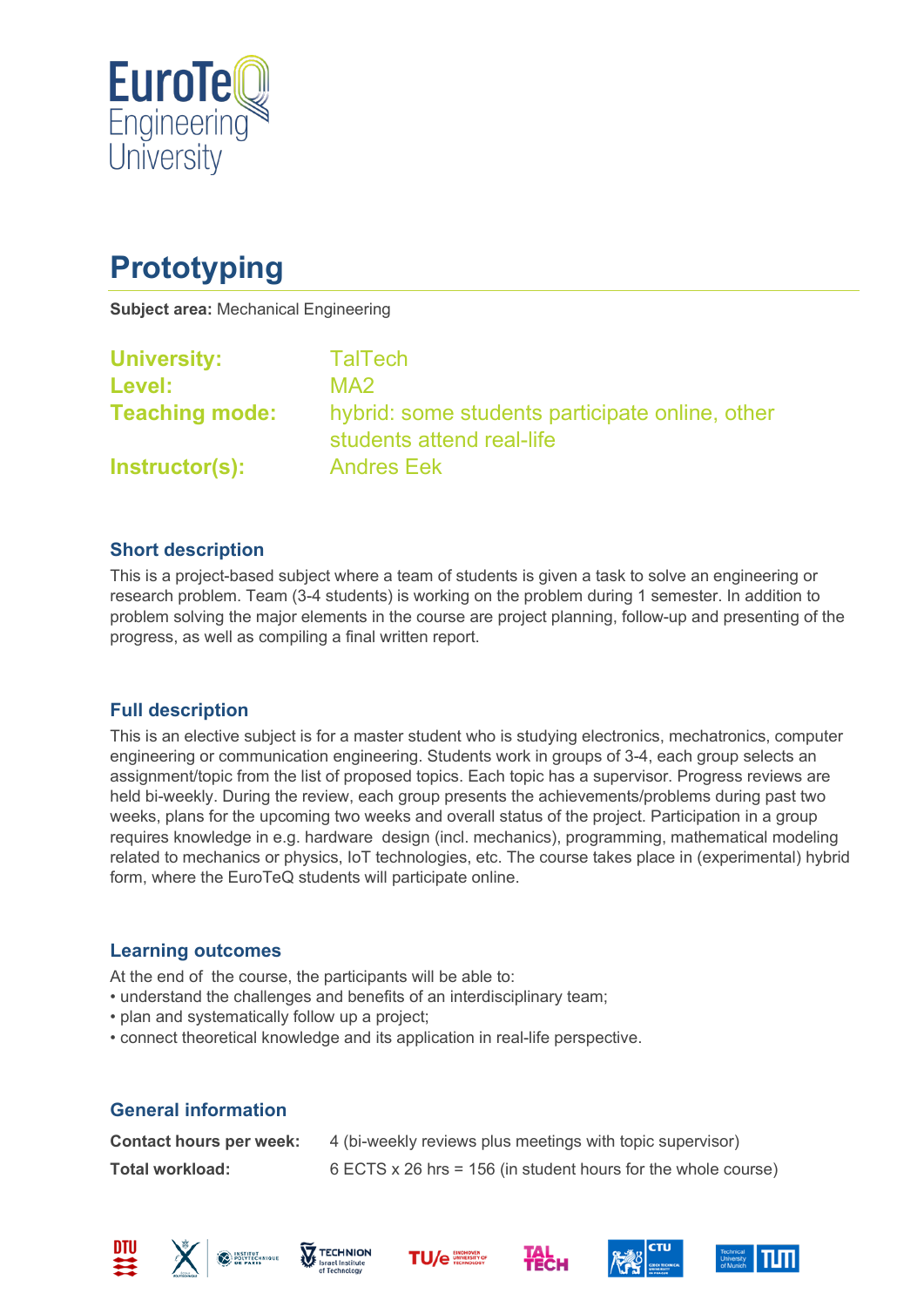

| <b>ECTS credits:</b>             | 6                                                                                                                                          |
|----------------------------------|--------------------------------------------------------------------------------------------------------------------------------------------|
| Language:                        | English                                                                                                                                    |
|                                  |                                                                                                                                            |
| <b>Course start date:</b>        | 29 August 2022                                                                                                                             |
| Course end date:                 | 20 January 2023                                                                                                                            |
| Add. info about start date:      | Topic selection and group forming will take place during two first weeks of<br>the course.                                                 |
| <b>Weekly teaching day/time:</b> |                                                                                                                                            |
| Time zone:                       | CET +1 (Estonia, Israel)                                                                                                                   |
| <b>Further information:</b>      | It is advisable to contact the course supervisor prior to signing up to the<br>course.                                                     |
| <b>Prerequisites:</b>            | The course is intended for second-year Master students in electronics,<br>mechatronics, computer engineering or communication engineering. |
| <b>Activities and methods:</b>   | Seminars, Group work, Self-study                                                                                                           |
| <b>Presence on campus:</b>       |                                                                                                                                            |
|                                  |                                                                                                                                            |
|                                  |                                                                                                                                            |

| <b>Final examination</b>     |                                                                                                     |
|------------------------------|-----------------------------------------------------------------------------------------------------|
| Form:                        | Written report and final presentation                                                               |
| Date:                        |                                                                                                     |
| Location/format:             | online + Tallinn campus                                                                             |
| <b>Re-sit possibility:</b>   | <b>ves</b>                                                                                          |
| <b>Transcript available:</b> | end of semester                                                                                     |
| Add. info/requirements:      | Participation in the Final presentation in Tallinn (Jan 2023) is<br>recommended, but not mandatory. |

## **Registration**

To register for this course, follow the registration requirements of your **home university** as specified here: [www.euroteq.eu/courses-registration.](http://www.euroteq.eu/courses-registration)

## **Administration**

**Number of places:** Up to 2 EuroTeQ students per group. A group (up to 4 students total) must include 2 local students.